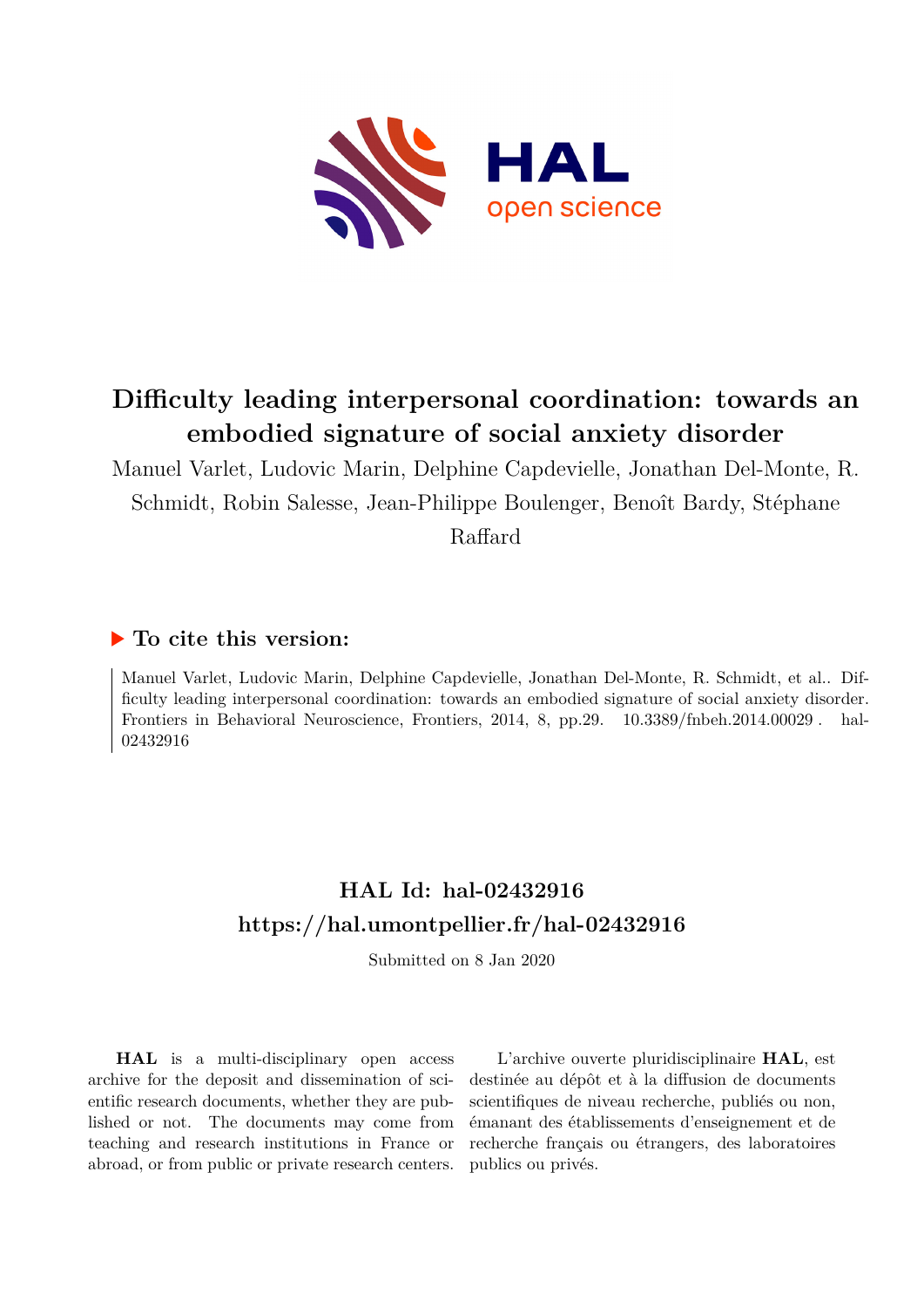

# [Difficulty leading interpersonal coordination: towards an](http://www.frontiersin.org/Journal/10.3389/fnbeh.2014.00029/abstract) [embodied signature of social anxiety disorder](http://www.frontiersin.org/Journal/10.3389/fnbeh.2014.00029/abstract)

# **[Manuel Varlet](http://www.frontiersin.org/people/u/49687) 1,2\*, Ludovic Marin<sup>1</sup> , Delphine Capdevielle3,4 , [Jonathan Del-Monte](http://www.frontiersin.org/people/u/102614)1,3,5 , [R. C. Schmidt](http://www.frontiersin.org/people/u/22178) <sup>6</sup> , [Robin](http://www.frontiersin.org/people/u/113471) [N. Salesse](http://www.frontiersin.org/people/u/113471)<sup>1</sup> , Jean-Philippe Boulenger 3,4 , [Benoît G. Bardy](http://www.frontiersin.org/people/u/21335)1,7 and [Stéphane Raffard](http://www.frontiersin.org/people/u/102747)3,5**

<sup>1</sup> Movement to Health Laboratory, EuroMov, Montpellier 1 University, Montpellier, France

<sup>3</sup> University Department of Adult Psychiatry, Hôpital de la Colombière, CHU Montpellier, Montpellier 1 University, Montpellier, France

4 INSERM U-888, Montpellier, France

<sup>5</sup> Epsylon, Laboratory Dynamic of Human Abilities & Health Behaviors, Department of Sport Sciences, Psychology and Medicine, University of Montpellier & St-Etienne, France

<sup>6</sup> Department of Psychology, College of the Holy Cross, Worcester, MA, USA

7 Institut Universitaire de France, Paris, France

#### **Edited by:**

Agnes Gruart, University Pablo de Olavide, Spain

#### **Reviewed by:**

Isabel Dziobek, Freie Universität Berlin, Germany Lynden Miles, University of Aberdeen, UK

#### **\*Correspondence:**

Manuel Varlet, Movement to Health Laboratory, EuroMov, Montpellier 1 University, 700 Avenue du Pic Saint Loup, 34090 Montpellier, France e-mail: [manuel.varlet@gmail.com](mailto:manuel.varlet@gmail.com)

Defined by a persistent fear of embarrassment or negative evaluation while engaged in social interaction or public performance, social anxiety disorder (SAD) is one of the most common psychiatric syndromes. Previous research has made a considerable effort to better understand and assess this mental disorder. However, little attention has been paid to social motor behavior of patients with SAD despite its crucial importance in daily social interactions. Previous research has shown that the coordination of arm, head or postural movements of interacting people can reflect their mental states or feelings such as social connectedness and social motives, suggesting that interpersonal movement coordination may be impaired in patients suffering from SAD. The current study was specifically aimed at determining whether SAD affects the dynamics of social motor coordination. We compared the unintentional and intentional rhythmic coordination of a SAD group (19 patients paired with control participants) with the rhythmic coordination of a control group (19 control pairs) in an interpersonal pendulum coordination task. The results demonstrated that unintentional social motor coordination was preserved with SAD while intentional coordination was impaired. More specifically, intentional coordination became impaired when patients with SAD had to lead the coordination as indicated by poorer (i.e., more variable) coordination. These differences between intentional and unintentional coordination as well as between follower and leader roles reveal an impaired coordination dynamics that is specific to SAD, and thus, opens promising research directions to better understand, assess and treat this mental disorder.

**Keywords: social anxiety disorder, social coordination, interactional synchrony, leader, sensorimotor signature, motion capture**

#### **INTRODUCTION**

Social anxiety disorder (SAD) is one of the most prevalent mental disorders, with estimates of its lifetime prevalence at about 7– 13% (Furmark, 2002). SAD is defined by a persistent fear of embarrassment or negative evaluation while engaged in social interaction or public performance and tends to be followed by avoidant behavior (Lecrubier et al., 2000). SAD is associated with significant functional impairment in daily activities (Aderka et al., 2012a), social relationships (Wittchen et al., 2000), reduced quality of life (Safren et al., 1996), as well as increased risks of comorbid disorders such as depression, other anxiety disorders and alcohol abuse (Schneier et al., 1989; Merikangas and Angst, 1995; Stein et al., 2001). Accordingly, previous research made considerable efforts to better understand and assess this mental disorder.

However, very little attention has been paid to nonverbal behaviors of patients with SAD when interacting with other people. This is surprising given that several studies have demonstrated close relationships between the bodily behavior of interacting people and their mental states during social interactions (Chartrand and Bargh, 1999; Sebanz et al., 2006; Marsh et al., 2009; Wiltermuth and Heath, 2009). Indeed, the spatiotemporal organization of bodily movements (i.e., interpersonal or social motor coordination) can reflect feelings such as connectedness, social rapport or cohesion (Bernieri, 1988; Hove and Risen, 2009; Marsh et al., 2009; Miles et al., 2010). Interpersonal coordination can also reflect, for example, the social motives of the individuals (Lumsden et al., 2012). Individuals with a pro-social orientation spontaneously coordinate with others to a greater extent than those with a pro-self orientation. The coordination of arm, head

<sup>&</sup>lt;sup>2</sup> The MARCS Institute, University of Western Sydney, Sydney, NSW, Australia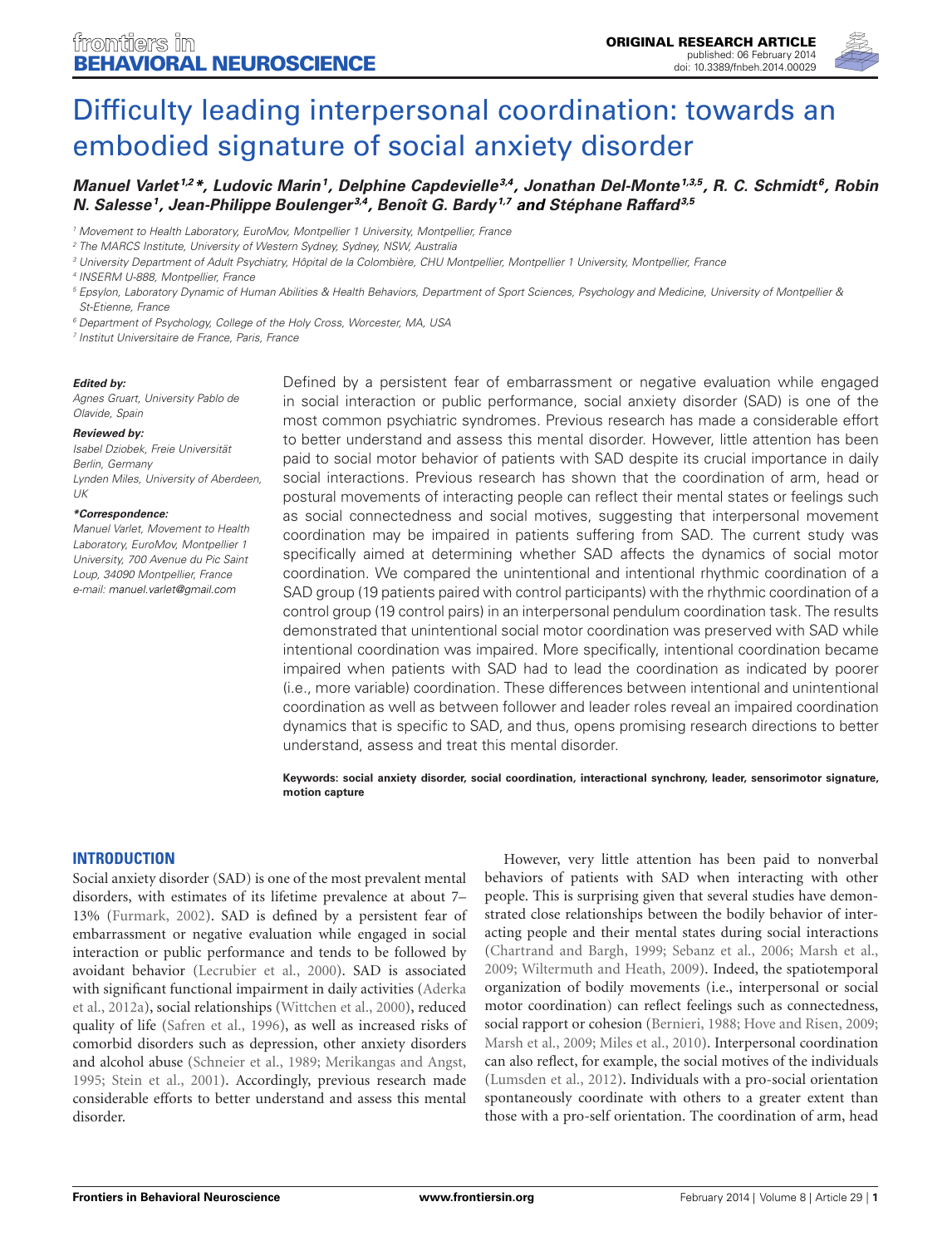or postural movements of people talking or acting together can thus directly reflect their mental states, suggesting that it could also reveal their potential SAD. Although there is no evidence yet of interpersonal motor coordination disorders in SAD, irregular gaze, posture or arm movements have been reported when patients are involved in social exchanges (Turner et al., 1986; Fydrich et al., 1998). Nevertheless, the movement coordination of SAD patients has only been examined at the individual level so far, independently of their coordination or synchronization with the movements of the others. Moreover, these behavioral abnormalities have been mainly quantified by using observational methods that are limited due to their qualitative and subjective nature. In particular, it is not possible for such methods to evaluate continuous and subtle changes over time of the spatiotemporal organization (i.e., coordination) of the movements of two or more people (Schmidt et al., 2012). In contrast, several studies with healthy people have used motion capture systems for objective and accurate measurement of social motor coordination, which has allowed a high-quality characterization and understanding of the underlying processes.

These studies demonstrated that social motor coordination between two or more people can be understood as constrained by the dynamical entrainment processes of coupled oscillators (see Schmidt and Richardson, 2008; Schmidt et al., 2011 for reviews). It has been demonstrated in a variety of coordination tasks that the movements of people are preferentially attracted toward inphase and anti-phase patterns of rhythmic coordination, that is, characterized respectively by movements in the same and opposite directions and relative phase values of 0◦ and 180◦ (Schmidt and O'Brien, 1997; Richardson et al., 2007; Tognoli et al., 2007; van Ulzen et al., 2008; Varlet et al., 2011). Of particular note is that inphase rhythmic coordination is more stable than anti-phase coordination, as indicated by lower levels of relative phase variability for in-phase compared to anti-phase coordination (Richardson et al., 2007). In unintentional coordination situations, as soon as visual information is exchanged between people such as when talking or walking together, their movements spontaneously and intermittently synchronize toward these two patterns of coordination (Schmidt and O'Brien, 1997; Richardson et al., 2007; van Ulzen et al., 2008). In intentional coordination situations, among all the possible patterns of coordination, only in-phase and antiphase patterns can be stably maintained over time (Schmidt et al., 1990, 1998; Richardson et al., 2007). Moreover, previous research has shown that the emergence and stability of such unintended or intended coordination is closely linked to mental contents such as affiliation, rapport, social competences and social motives (Schmidt et al., 1994; Hove and Risen, 2009; Miles et al., 2010) as well as mental disorders such as schizophrenia and autism (Varlet et al., 2012b; Marsh et al., 2013).

Previous research has also shown that the stability of such coordination depends on how people visually pick up information about the movements of each other, which influences the strength of the coupling (informational linkage) underlying the coordination. It has been demonstrated that a stronger coupling, and thus more stable coordination, occurs when the movements of the other person are (a) perceived using central vision compared to peripheral vision (Richardson et al., 2007)

and (b) visually tracked with the eyes (Schmidt et al., 2007; Varlet et al., 2012a). These results are of particular interest in view of the impairments of patients suffering from SAD. SAD results in abnormal gaze behaviors in social tasks, corresponding to both avoidant and vigilant patterns of attention varying over the time course of stimulus presentation (Mansell et al., 1999; Chen et al., 2002; Mogg and Bradley, 2002; Mühlberger et al., 2008; Schofield et al., 2012). Although these impairments have been mainly demonstrated for face perception, they suggest that SAD might result in weaker visual coupling strength, and hence, weaker social motor coordination.

Furthermore, previous research on social motor coordination has also demonstrated that the stability of the coordination depends on the difference between the preferred movement frequencies of participants (i.e., difference between their selfselected tempos) (Amazeen et al., 1995; Jeka and Kelso, 1995; Sternad et al., 1995; Fuchs et al., 1996). More stable coordination occurs when the preferred movement frequencies of participants, which highly depends on mechanical properties of the body segments involved, are similar. This effect has been successfully demonstrated using a hand-held pendulum paradigm because the preferred movement frequencies of participants can be manipulated by changing the inertial loading of the pendulums (Amazeen et al., 1995; Schmidt et al., 1998; Coey et al., 2011). Masses attached closer to the top or the bottom of the pendulums result in faster or slower (respectively) preferred movement frequencies. The stability of the coordination increases when participants swing similar pendulums and decreases when they swing different pendulums (Schmidt et al., 1998).

Interestingly, in intentional coordination tasks, the preferred movement frequencies of participants also influence how they lead or follow in the coordinated state (Schmidt et al., 1998; Richardson et al., 2007). The participant having the faster preferred frequency tends to lead the coordination whereas the participant with the slower preferred frequency tends to follow. Past research has also found that the degree of lagging or leading is amplified when coupling is weaker (Schmidt et al., 1998; Richardson et al., 2007). In view of this previous research, if SAD resulted in weaker visual coupling strength, the leader and follower positions would be exaggerated as indicated by larger phase shifts from the intended (i.e., in-phase or anti-phase) pattern of coordination. It is also possible, however, that potential social motor impairments in SAD may depend on the leader and follower role of the patient. The influence of SAD may reveal itself most when the patient has to lead the coordination. Supporting this prediction is previous research that has shown that patients suffering from SAD have poorer leadership skills (Bernstein et al., 2008). Moreover, additional research has shown that being in a leader position increases scrutiny and thus causes greater anxiety, which is known to degrade motor performance (Weinberg and Hunt, 1976; Lecrubier et al., 2000; Hatfield et al., 2013).

The goal of the current study was to investigate whether a disruption of social motor coordination occurs in SAD. We compared the unintentional and intentional coordination of patients diagnosed with SAD (DSM-IV criteria) with the coordination of control participants using a task that involved the swinging handheld pendulums (Schmidt and O'Brien, 1997; Schmidt et al.,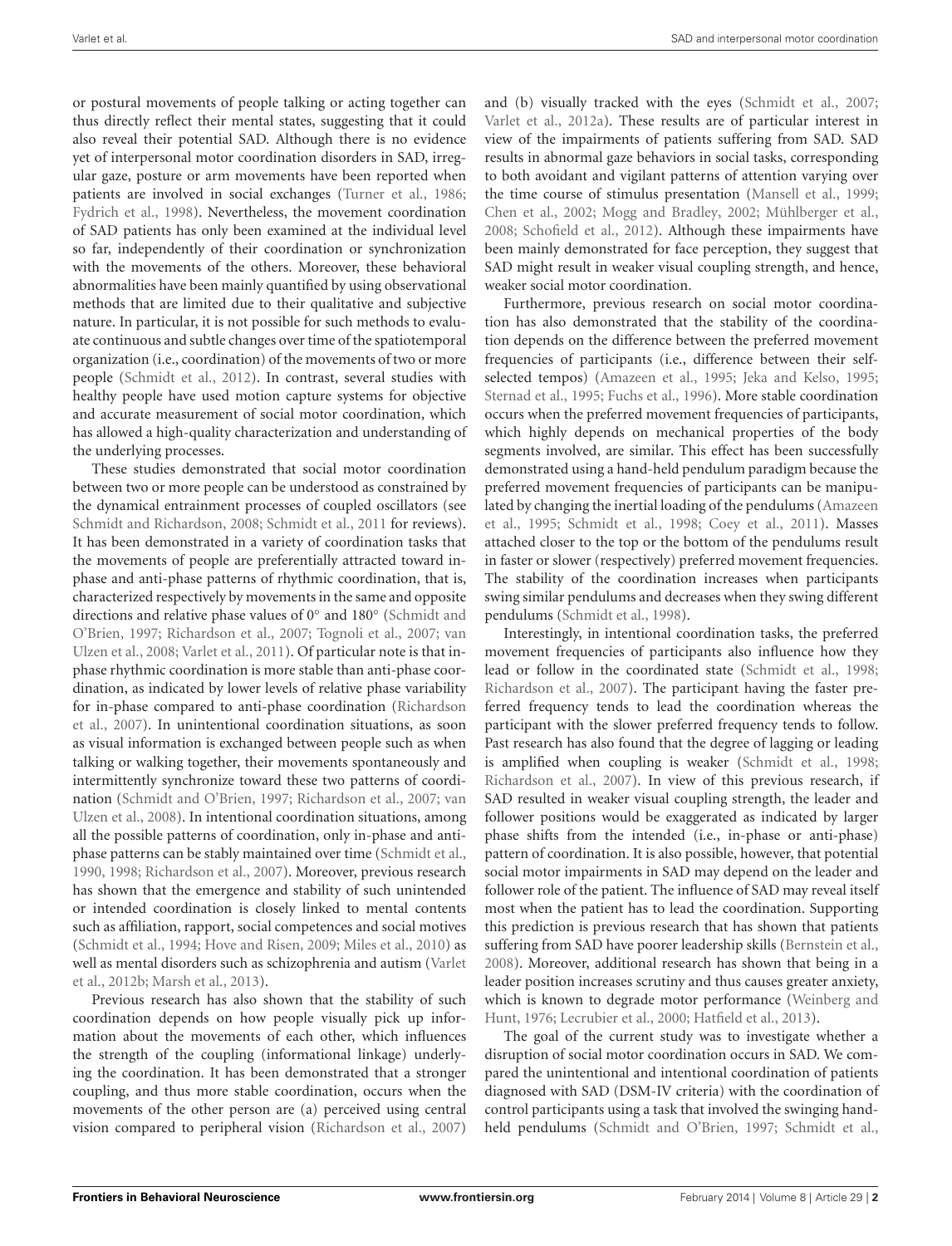1998; Varlet et al., 2012b). In addition to this group comparison, we also examined the correlations between the stability of coordination performed by participants and their SAD severity as assessed by the Liebowitz Social Anxiety Scale (LSAS; Heimberg et al., 1999; Fresco et al., 2001), which quantifies fear and avoidance across a variety of social and public situations. A disturbance of the coordination was expected in SAD in view of the different abnormal social behaviors previously reported in this disorder, and more specifically, the impairments of visual social perception (Mansell et al., 1999; Chen et al., 2002; Mogg and Bradley, 2002; Mühlberger et al., 2008; Schofield et al., 2012). It is also possible that these disruptions would depend on the pendulum being swung by the patient, which constrains the preferred movement frequency performed, and hence, whether the patient was to lead or follow in the coordination condition.

# **MATERIALS AND METHODS**

# **PARTICIPANTS**

Nineteen patients diagnosed with SAD participated in the study. Diagnoses were made according to the Diagnostic and Statistical Manual of Mental Disorders, Fourth Edition (DSM-IV) criteria (American Psychiatric Association, 1994; First et al., 1997), using structured clinical interviews (SCID-IV). All social phobics were outpatients recruited from the University Department of Adult Psychiatry in Montpellier. Exclusion criteria for social phobia participants were: (a) known neurological disease; (b) developmental disability; (c) substance abuse in the past 3 months; or (d) current major depressive episode. The 19 patients were matched with 19 *matched control participants* for age, sex, education and premorbid IQ, as estimated by the French adaptation of the National Adult Reading Test (fNART; Mackinnon and Mulligan, 2005) (all *p*-*values* > 0.05) (see **Table 1**). During the experiment, the patients were randomly paired with *synchronization partners 1* to compose the SAD group and *matched control participants* were paired with *synchronization partners 2* to compose the control group. *Synchronization partners 1* and *synchronization partners 2* were matched for age, sex, education and premorbid IQ (all *p*-*values* > 0.05). Controls (*Matched control participants* and *synchronization partners 1 and 2*) were excluded if they had: (1) a history of social phobia or other anxiety disorder, bipolar or

**Table 1 | Mean** ± **standard deviation of demographic characteristics of participants.**

psychotic disorder, recurrent depression, substance dependence, or of any substance abuse in the last 6 months based on the SCID or (2) a current major depressive episode.

To further investigate the link between social motor coordination impairments and SAD, the severity of SAD was evaluated for all participants using the self-report version of the Liebowitz Social Anxiety Scale (SR-LSAS; Fresco et al., 2001; Baker et al., 2002). The scale comprises 24 social situations that are each rated for level of fear  $(0 = none to 3 = severe)$ and avoidance  $(0 = none to 3 = usually)$ . We used the LSAS Total score corresponding to the calculated sum of total fear and total avoidance scores (Stein et al., 1998; Kasper et al., 2005). All participants had normal or corrected-to-normal vision and provided written informed consent prior to the experiment, which was approved by the local Ethics Committee (CPP Sud Méditérannée III, Montpellier, France, AFSSAPS 2009-A00513- 54 24, 07/22/2009) conforming to the Declaration of Helsinki.

# **APPARATUS**

Participants sat on chairs approximately 1 m from one another facing in the same direction and swung hand-held pendulums attached to a structure that allowed only movements from front to back (see **Figure 1**). The length of the two pendulums was 60 cm and a mass of 150 g was attached either to the bottom or middle of the length to constitute the pendulums P1 and P2, respectively. The preferred movement frequency of participants was 0.80 Hz for pendulum P1 and 0.95 Hz for pendulum P2 (averaged across participants in the first segments of unintentional coordination trials). Two potentiometers measured the angular displacements of pendulums during the trials at a sampling rate of 50 Hz.

# **DESIGN AND PROCEDURE**

Upon arrival, participants were informed that the experiment was investigating rhythmic movements with hand-held pendulums. Participants first performed practice trials individually, in which they were instructed to hold the pendulum firmly in their hand and to swing it at their own self-selected tempo, a tempo they found comfortable ("the tempo that you could swing all day if you had to"). Patients and *matched control participants* swung pendulums with their right hand and *synchronization partners 1* and *2*

|                       | <b>Matching 1</b>             |                                      |                   |        | <b>Matching 2</b>                    |                                      |                   |       |
|-----------------------|-------------------------------|--------------------------------------|-------------------|--------|--------------------------------------|--------------------------------------|-------------------|-------|
|                       | <b>Patients</b><br>$(n = 19)$ | <b>Matched Control</b><br>$(n = 19)$ | $T/\chi^2$        | P      | <b>Sync Partners 1</b><br>$(n = 19)$ | <b>Sync Partners 2</b><br>$(n = 19)$ | $T/\chi^2$        | P     |
| Age (years)           | $34.53 \pm 12.59$             | $35.89 + 15.08$                      | $-0.30a$          | 0.76   | $25.89 + 4.11$                       | $24.79 + 5.77$                       | 0.68 <sup>a</sup> | 0.50  |
| Sex (Male/Female), n  | 12/7                          | 6/13                                 | $3.80^{b}$        | > 0.05 | 5/14                                 | 10/9                                 | $2.75^{b}$        | >0.05 |
| Education (years)     | $13.58 + 2.52$                | $12.05 + 2.30$                       | 1.95 <sup>a</sup> | 0.06   | $15.58 + 1.89$                       | $15.89 + 2.08$                       | $-0.49a$          | 0.63  |
| Premorbid IQ (fNART)  | $110.95 + 6.20$               | $107.11 + 8.01$                      | 1.65 <sup>a</sup> | 0.11   | $111.42 + 7.92$                      | $107.89 + 7.45$                      | 1.41a             | 0.17  |
| <b>LSAS Anxiety</b>   | $40.21 + 15.05$               | $25.80 + 15.21$                      | 2.94 <sup>a</sup> | 0.006  | $20.37 + 9.15$                       | $19.79 + 7.15$                       | 0.22 <sup>a</sup> | 0.83  |
| <b>LSAS Avoidance</b> | $32.37 + 18.54$               | $20.89 + 11.67$                      | $2.28^{a}$        | 0.03   | $16.73 + 9.25$                       | $12.26 + 7.82$                       | 1.61 <sup>a</sup> | 0.12  |
| <b>LSAS Total</b>     | $72.58 \pm 31.56$             | $46.69 + 25.05$                      | 2.80 <sup>a</sup> | 0.008  | $37.11 \pm 17.11$                    | $32.05 + 13.77$                      | 1.00 <sup>a</sup> | 0.32  |

LSAS: Liebowitz Social Anxiety Scale; IQ: Intellectual Quotient; fNART: French version of the National Adult Reading Test.

*a* Independent-samples t-test.

*<sup>b</sup>*Chi-square test.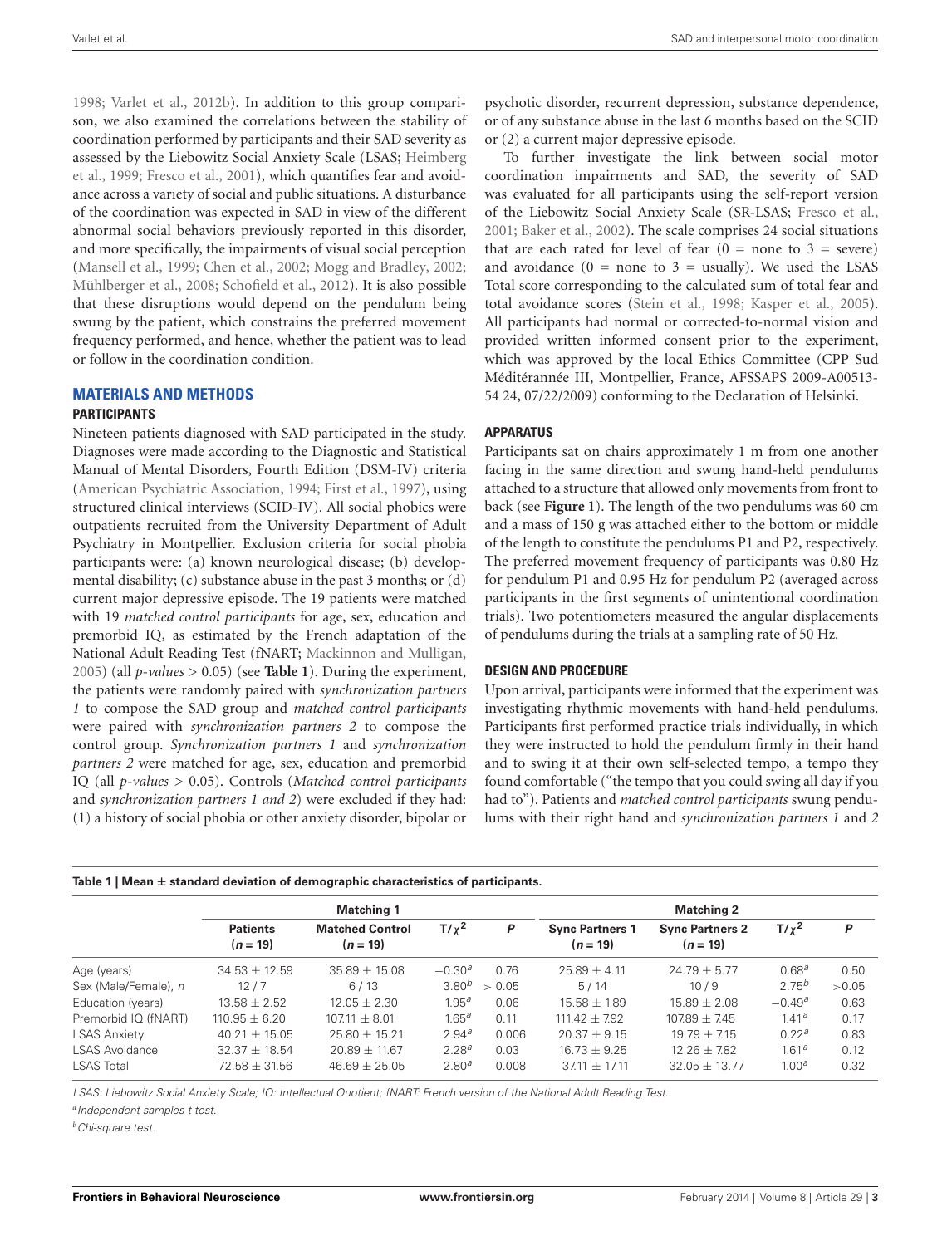

swung pendulums with their left hand. After the familiarization with the pendulums P1 and P2, participants were tested for social motor coordination.

We examined first the unintentional social motor coordination of participants. The participants performed three 90 s trials, one for each pendulum combination P2-P1, P1-P1 and P1-P2, corresponding respectively to the pendulums used by *synchronization partners 1* and patients for the SAD group and *synchronization partners 2* and *matched control participants* for the control group. Each trial consisted of three 30 s segments that were delimited by an auditory stimulus. Participants were instructed to oscillate their pendulum at the same self-selected tempo whether they were looking (Vision; second segment) or not looking (No vision; first and third segments) at the swinging of the other participant (Schmidt and O'Brien, 1997; Richardson et al., 2005; Oullier et al., 2008). During the first and third segments (i.e., no vision segments), participants had to focus on crosses located on the wall in the opposite direction of their partner. Participants were reminded just prior to each trial to swing the pendulum at their own self-selected tempo and to maintain this tempo throughout the trial.

The participants were then tested for intentional social motor coordination. They were informed that they would be required to coordinate their movements together in an in-phase or antiphase manner for 60 s (Schmidt et al., 1998; Richardson et al., 2007). Both in-phase and anti-phase coordination were examined because previous research has shown that anti-phase coordination, being intrinsically less stable than in-phase, is more likely to be affected by pathologies (e.g., Varoqui et al., 2010). Participants performed three trials for each pattern of coordination, one for each of the three different pendulum combinations (i.e., P2-P1, P1-P1 and P1-P2). The order of these conditions was randomized.

# **COORDINATION ANALYSIS**

We discarded the first 5 s of each intentional trial as well as the first 5 s of each segment of the unintentional trials to avoid transient behavior. The time series records were low-pass filtered using a 10 Hz Butterworth filter. The continuous relative phase between the two angular positions of pendulums was computed using a Hilbert Transform (Pikovsky et al., 2003). For the intentional coordination conditions, from the computed relative phase, we calculated the standard deviation to assess the variability of the coordination performed as well as the phase shift from the intended pattern of coordination (Schmidt et al., 1998; Richardson et al., 2007). Positive phase shifts indicated that patients led the coordination whereas negative phase shifts indicated that patients followed the movements of the other participant. For the unintentional coordination conditions, we calculated the circular variance of the continuous relative phase which provides an index of synchronization from 0 (no synchronization) and 1 (perfect synchronization) (Batschelet, 1981; Tognoli et al., 2007; Oullier et al., 2008). The circular variance of the relative phase was used because the synchronization in unintentional situations is only intermittent and standard deviation measures are not appropriate to examine the variability of such nonstationary relative phase time series (Batschelet, 1981). We also computed the preferred movement frequency of participants as the inverse of the average time between the points of maximum angular extension as defined by the maxima of time series using the first segment (No vision) of the unintentional coordination.

# **STATISTICAL ANALYSIS**

The circular variance values were standardized using a Fisher transformation. We then used a  $2 \times 3 \times 3$  repeated-measures analysis of variance (ANOVA) with the factors Group (Control, SAD), Pendulum Combination (P2-P1, P1-P1, P1-P2), and Segment (Segment  $1 =$  "No vision", Segment  $2 =$  "Vision", Segment  $3 =$  "No vision") to examine circular variance of the relative phase during unintentional coordination. We performed  $2 \times 3$  $\times$  2 repeated-measures analyses of variance (ANOVAs) with the factors Group (Control, SAD), Pendulum Combination (P2-P1 = "Follower",  $P1-P1 =$  "Neutral",  $P1-P2 =$  "Leader"), and Pattern (In-phase, Anti-phase) to examine the phase shift and standard deviation of relative phase during intentional coordination.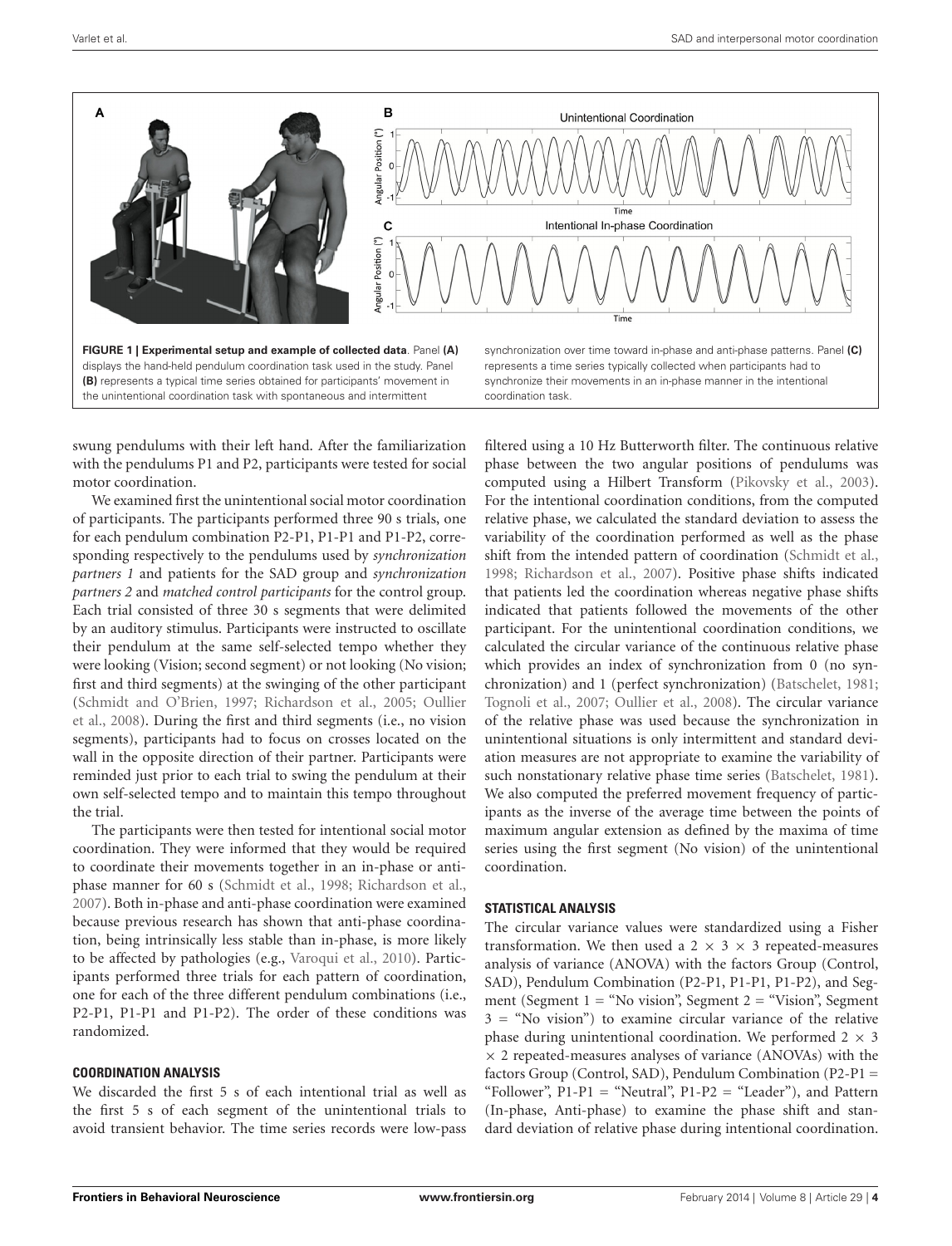*Post-hoc* Fisher LSD tests were used to determine the nature of the effect when necessary. One-sample *t*-tests were also used on the phase shift values to determine significant differences from zero (i.e., lagging or leading). Finally, in order to further explore the effect of the severity of SAD, we also performed correlational analyses to examine the relationship between the different motor coordination variables and the LSAS Total score obtained by SAD patients and *matched control participants* (*N* = 38). Those correlational analyses were performed on the whole sample because beyond the usual approach of considering SAD as a discrete category that is qualitatively distinct from normal social anxiety, we also considered SAD as part of the upper end of a continuum that differs only quantitatively (but not qualitatively) from normal social anxiety. Indeed, there is now growing evidence that social anxiety refers to a dimensional (lying along a continuum) rather than a categorical (representing a distinct entity) construct (Bögels et al., 2010; El-Gabalawy et al., 2010; Aderka et al., 2012b; Bunnell et al., 2013). The correlational analyses were performed using partial correlations with Group as between-subjects factor.

## **RESULTS**

# **UNINTENTIONAL SOCIAL MOTOR COORDINATION**

The ANOVA performed on the circular variance values in the unintentional coordination task yielded significant main effects of Segment ( $F_{(2,72)} = 5.20$ ,  $p = 0.008$ ,  $\eta_p^2 = 0.13$ ) and Pendulum Combination ( $F_{(2,72)} = 8.42$ ,  $p < 0.001$ ,  $\eta_p^2 = 0.19$ ). In line with previous research, these results indicated that entrainment between participants' movements increased when visually coupled (i.e., greater in Segment  $2 =$  "Vision" than Segment  $1 =$  "No vision" ( $p = 0.002$ ) and Segment 3 = "No vision" ( $p = 0.08$ )) and when participants had preferred movement frequencies closer to each other (i.e., greater entrainment in P1-P1 than P1-P2 and P2-P1 (all *p-values* < 0.001)). However, this ANOVA did not reveal any effect of Group indicating that the SAD group synchronized as well as the control group when the coordination was unintentional. Moreover, no significant correlations were found between the LSAS Total score and movement synchronization during the visual interaction (Segment 2) (all *p-values* > 0.10), also suggesting that unintentional social motor coordination was not disrupted in SAD.

### **INTENTIONAL SOCIAL MOTOR COORDINATION Phase shift from the intended coordination**

The ANOVA performed on the phase shift values yielded a significant main effect of Pendulum Combination ( $F_{(2,72)} = 24.62$ ,  $p <$ 0.001,  $\eta_p^2 = 0.41$ ). One-sample *t*-tests indicated phase shifts were significantly negative in the P2-P1 (Follower) condition  $(t_{(37)} =$ −4.15, *p* < 0.001), not different from zero in the P1-P1 (Neutral) condition ( $t_{(37)} = -0.54$ ,  $p = 0.59$ ), and significantly positive in the P1-P2 (Leader) condition  $(t_{(37)} = 3.02, p = 0.005)$  (see **Figure 2A**). Corroborating previous studies, these results show that the participants who oscillated the pendulum with the fastest and slowest preferred movement frequencies led and followed the coordination, respectively. The ANOVA did not reveal any effect of Group ( $F_{(1,36)} = 0.2$ ,  $p = 0.88$ ,  $\eta_p^2 < 0.001$ ). Correlational analyses did not reveal any significant relationships between the LSAS Total score and phase shifts values for any pendulum



**FIGURE 2 |** The phase shift from the intended coordination **(A)** and the standard deviation of relative phase **(B)** for the control and SAD groups as a function of the pendulum combination. The error bars represent the standard error of the mean.

combinations (all *p-values* > 0.10), which confirms this last result and that social anxiety did not modulate the phase shifts from the intended coordination.

#### **Standard deviation of the relative phase**

The ANOVA performed on the standard deviation of the relative phase yielded a significant main effect of Pattern ( $F_{(2,72)} = 19.37$ ,  $p < 0.001$ ,  $\eta_p^2 = 0.35$ ) and Pendulum Combination (*F*<sub>(2,72)</sub> = 6.29,  $p = 0.003$ ,  $\eta_p^2 = 0.15$ ), effects that are in line with previous studies, namely, lower variability for in-phase compared to anti-phase coordination and lower variability when the pendulums were similar (i.e., P1-P1 lower than P2-P1 and P1-P2) (all *p-values* < 0.005). Interestingly, the analysis also demonstrated a significant interaction between Group and Pendulum Combination ( $F_{(2,72)}$  = 3.70,  $p = 0.03$ ,  $\eta_p^2 = 0.09$ ). Analysis of this interaction revealed more variable coordination for the SAD group compared to the control group in the condition in which the patient was leader (i.e., P1-P2 pendulum combination) ( $p = 0.049$ ) (see **Figure 2B**).

The correlational analyses between the standard deviation of relative phase values (average of in-phase and anti-phase coordination) and LSAS Total scores for the three different pendulum combination conditions supported this last result. After removing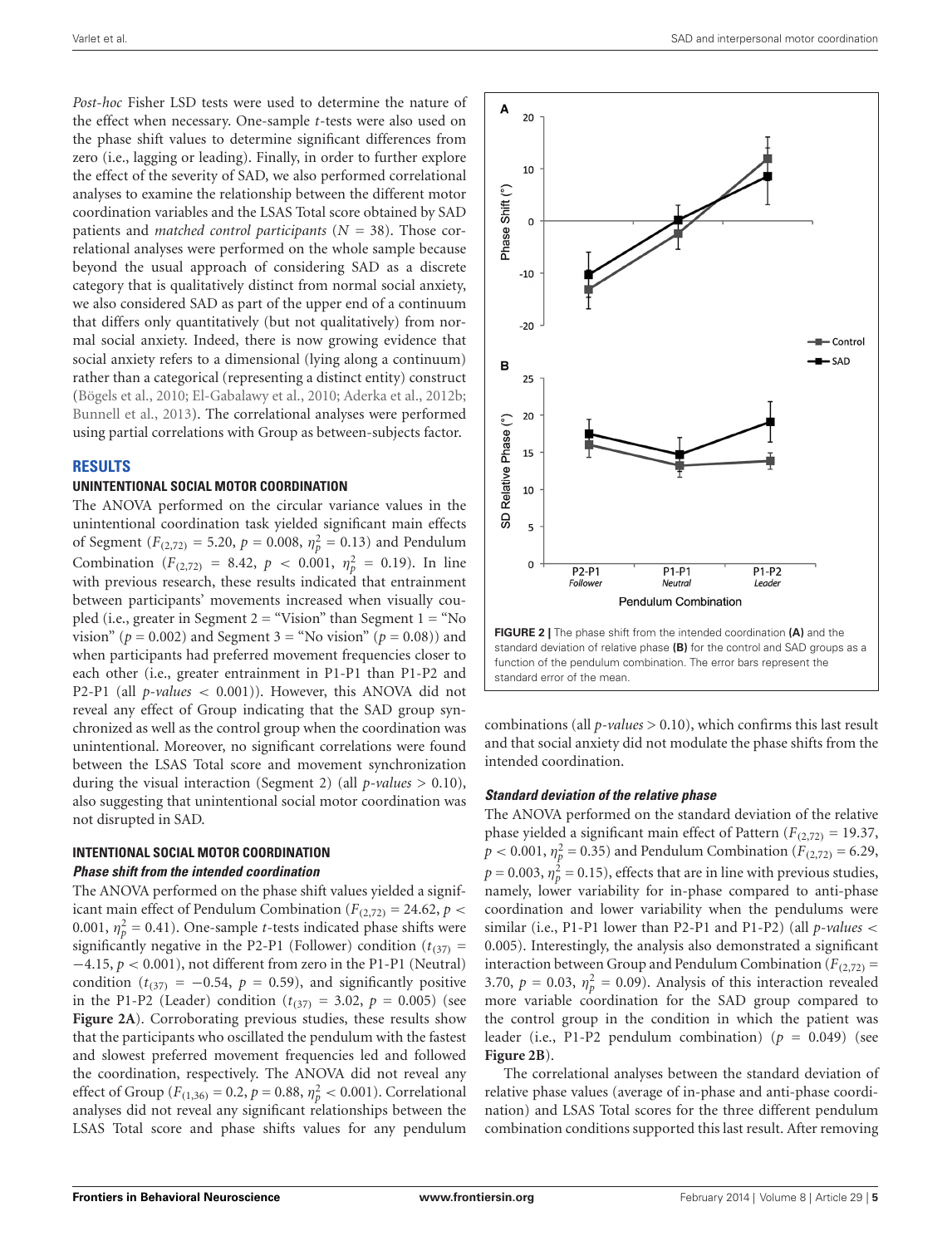an outliner in the SAD group (>3 standard deviations above the mean), the results yielded significant positive relationships between these two variables for the P1-P1 (Neutral) pendulum condition ( $r_{(34)} = 0.36$ ;  $p = 0.03$ ) and the P1-P2 (Leader) pendulum condition ( $r_{(34)} = 0.35$ ;  $p = 0.03$ ) (see **Figure 3**). No significant correlation was found in the P2-P1 (Follower) pendulum condition ( $r_{(34)} = 0.19$ ;  $p = 0.27$ ).

# **DISCUSSION**

The goal of the current study was to investigate whether SAD affects the dynamics of social motor coordination. We compared unintended and intended rhythmic coordination of patients diagnosed with SAD (DSM-IV criteria) with the rhythmic coordination of control participants. We also examined the relationships between the severity of SAD as assessed by the LSAS and measures of social motor coordination. The results demonstrated that the coordination dynamics were disrupted in the SAD group when the coordination was intended and the SAD participant had to lead the coordination. Specifically, the rhythmic coordination was more variable for the SAD group than for the control group in this condition. We discuss this result in the next section as well as its implications for better understanding the origins of this mental disorder and improving its assessment and treatment.

It is important to observe that the disruption of social motor coordination occurred when the coordination was intentional but not when the coordination was unintentional. Such intendedunintended dissociation is in line with previous research that found a similar dissociation in social motor coordination in schizophrenia (Varlet et al., 2012b). Together, these studies suggest that social disorders might preferentially affect intentional rather than spontaneous unintended interpersonal coordination. More specifically for people with SAD, this result might be explained by the fact that intended coordination requires a social goal, and consequently, stronger social involvement. Important behavioral adaptations are needed to adequately maintain inphase and anti-phase patterns of coordination and people with SAD might have been afraid to fail and to be judged (Lecrubier et al., 2000). Of particular interest with regard to this suggestion is that SAD group demonstrated the increased variability of social motor coordination only for some pendulum combinations. Stability became problematic in P1-P1 condition when the leader and follower positions were not mechanically constrained (significant correlation between the LSAS scores and the standard deviations of relative phase), and even more problematic when patients were constrained to lead the coordination (significant difference between the groups in the relative phase standard deviation ANOVA and significant correlation between LSAS scores and standard deviation of relative phase). The social coordination of the SAD group, however, was not more variable than the control group when the SAD participant was constrained to follow in the coordination, a condition in which patients might have been less afraid of being judged. This result supports past results that have found poorer leadership skills in patients with SAD and confirms the finding that anxiety can modulate motor performance (Weinberg and Hunt, 1976;



Lecrubier et al., 2000; Bernstein et al., 2008; Hatfield et al., 2013).

Additional experiments remain necessary to better understand the coordination impairments of patients suffering from SAD. Manipulating explicitly the follower or leader position of patients (i.e., asking them to follow or lead the coordination, respectively) as well as measuring their anxiety in these conditions would be interesting to confirm the current results. It was also initially hypothesized that changes in the coordination of patients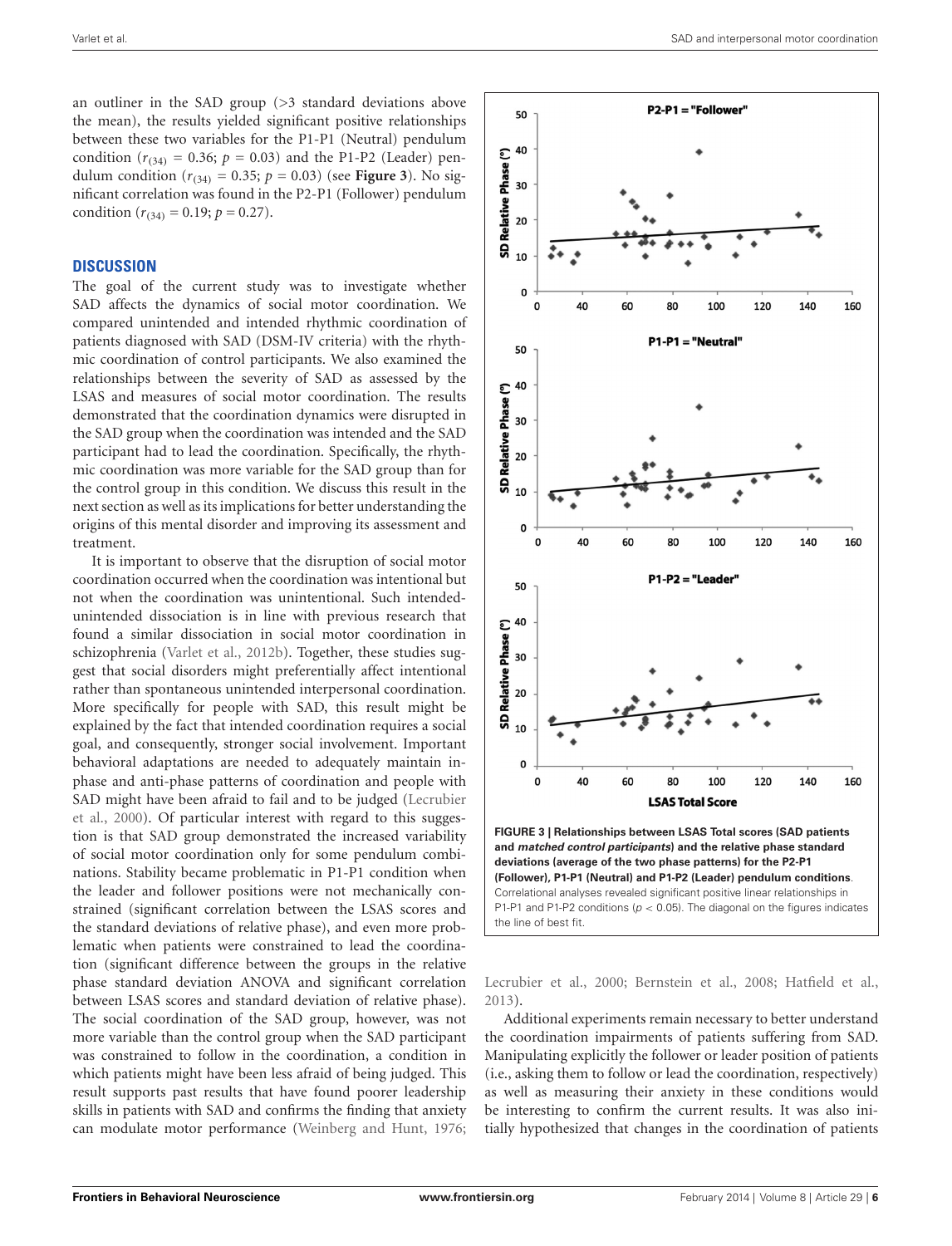could originate from a motion perception deficit or irregular gaze behaviors. It would thus be interesting to examine the gaze behaviors of patients using eye-tracking systems (Roerdink et al., 2005) in leader and follower conditions. Finally, examining mediating effects of gender also appears necessary. In the current experiment, we tended to have more males in the SAD groups than in the control group. An ANOVA controlling for gender effects (i.e., gender of patients and *matched control participants* entered as covariate) and a potential confound did not result in any significant effects. However, the lack of a gender effect should be confirmed in future investigations with larger groups of participants. Such an effect is of particular interest in view of previous research that has shown differences in the social phobia of men and women, with greater fear of scrutiny for women than men (Turk et al., 1998). Moreover, it is also possible that such a potential gender effect depends on whether patients coordinate with a partner being the same or the opposite sex, which opens up interesting new research directions.

It is important to note that the behavioral pattern observed in SAD patients in the current study appears to be unique to this population. None of the previous studies that investigated social motor coordination in healthy subjects observed such modification of movement dynamics (Schmidt and Richardson, 2008; Schmidt et al., 2011). In contrast to the other factors that have affected rhythmic coordination such as visual attention or schizophrenia (Temprado and Laurent, 2004; Richardson et al., 2007; Schmidt et al., 2007; Varlet et al., 2012a), SAD only affected the variability of the coordination in specific leader-follower conditions and did this without affecting the phase shift from the intended coordination. The social motor coordination of patients with SAD seems distinguishable from those produced by reduced visual attention or schizophrenia. Therefore, these results suggest that such an impairment is an embodied signature of SAD and that interpersonal coordination measures could help the assessment of this mental disorder. These measures have the crucial advantage of providing a quantitative and objective assessment of nonverbal behavior disorders in patients and could thus complement structured interviews and surveys usually used (see Herbert et al., 2010 for a review) in which memory, reactivity, and social desirability biases of patients can be crucial issues (Kimberlin and Winterstein, 2008).

An additional confounding factor that should be investigated in future research is that the coordination exhibited in the current experiment also depended on the properties of the control partner, on his/her visual and attentional processes, his/her motivation and/or his/her reaction to their partner with social phobia. To evaluate such an issue, testing the coordination of patients with a virtual partner instead of a real partner would allow systematic control of the virual partner's movement variance (Klinger et al., 2004, 2005; Wieser et al., 2010). This way the reaction of the other "person" can be controlled to isolate the effect of the person with the SAD on the rhythmic coordination that emerges during the interaction.

The disruption of the dynamics of social motor coordination demonstrated in the current study with SAD also raises important questions about the origins of these disorders. Do people with SAD have abnormal coordination dynamics because they have

anxiety or do they have anxiety because they have abnormal coordination dynamics? Although the causal relation between bodily movement and mental states during social interactions is often unclear, there is growing evidence showing that bodily movement might be first in such a relation (Bernieri et al., 1994; Sebanz et al., 2006; Marsh et al., 2009; Wiltermuth and Heath, 2009). It has been demonstrated for instance that interpersonal bodily synchrony increases feelings of affiliation (Hove and Risen, 2009). People feel greater affiliation with someone else when moving in synchrony with him/her. In line with such a causal relationship between interpersonal coordination and participants' mental states, we think that the movement coordination impairments of SAD patients could help create their anxiety disorder. Everyday people coordinate movements with others, for example, to move large and heavy objects, to walk through crowds, or to perform more complex group synchronization tasks as in musical or sport activities. In all these situations, having poorer leadership skills in joint-actions can decrease the success of the interactions, and might contribute in turn to the social anxiety of patients. This hypothesis warrants further explorations with synchronized behavioral and anxiety measures in order to examine such causal relationships.

Finally, if impaired social motor coordination of patients with SAD contributes to their mental illness and inevitably affects the success of their social exchanges, interventions aimed at improving the social motor coordination might lead to effective treatments. It is possible to develop rehabilitation protocols that can help patients with SAD to more successfully coordinate with others. Such rehabilitation may even be accelerated by using biofeedback and giving real-time information about their coordination with the others, which has been demonstrated in a variety of rehabilitation protocols (Kovacs et al., 2010; Kovacs and Shea, 2011; Varoqui et al., 2011; Peper et al., 2013). These protocols might help patients to adopt better natural coordination dynamics and better manage the leader position in motor coordination and interpersonal relations in general. Thus the present research suggests that social motor coordination rehabilitation protocols might efficaciously complement existing (cognitive, pharmacological) therapies for patients suffering from SAD by targeting improvement in the motor synchrony found in patients' daily social interactions.

# **AUTHOR CONTRIBUTIONS**

Manuel Varlet, Ludovic Marin, Delphine Capdevielle, R. C. Schmidt, Robin N. Salesse, Benoît G. Bardy and Stéphane Raffard conceived and designed the experiment. Manuel Varlet, Delphine Capdevielle, Jonathan Del-Monte, Jean-Philippe Boulenger, and Stéphane Raffard performed the experiment. Manuel Varlet, Ludovic Marin, R. C. Schmidt, Robin N. Salesse, Benoît G. Bardy and Stéphane Raffard analyzed the data. All authors contributed to and have approved the final manuscript.

# **ACKNOWLEDGMENTS**

This study was supported by an Agence Nationale de la Recherche grant (Project SCAD # ANR-09-BLAN-0405-01). The authors thank Paula Fitzpatrick for her help with English language editing.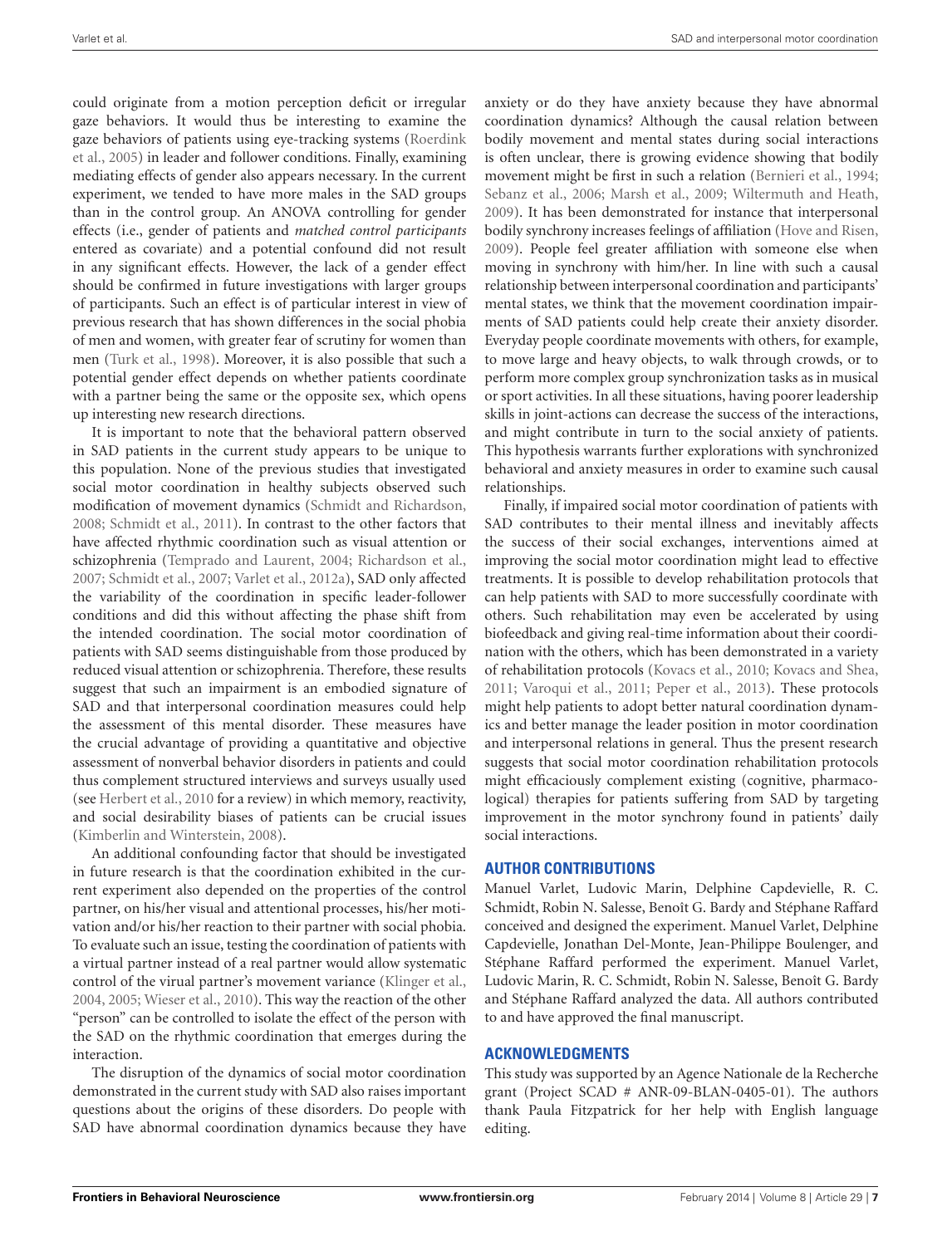#### **REFERENCES**

- Aderka, I. M., Hofmann, S. G., Nickerson, A., Hermesh, H., Gilboa-Schechtman, E., and Marom, S. (2012a). Functional impairment in social anxiety disorder. *J. Anxiety Disord.* 26, 393–400. doi: 10.1016/j.janxdis.2012.01.003
- Aderka, I. M., Nickerson, A., and Hofmann, S. G. (2012b). Admixture analysis of the diagnostic subtypes of social anxiety disorder: implications for the DSM-V. *J. Behav. Ther. Exp. Psychiatry* 43, 752–757. doi: 10.1016/j.jbtep.2011.10.012
- Amazeen, P. G., Schmidt, R. C., and Turvey, M. (1995). Frequency detuning of the phase entrainment dynamics of visually coupled rhythmic movements. *Biol. Cybern.* 72, 511–518. doi: 10.1007/bf00199893
- American Psychiatric Association. (1994). *Diagnostic and Statistical Manual of Mental Disorders*. 4th Edn. Washington, DC: American Psychiatric Association.
- Bögels, S. M., Alden, L., Beidel, D. C., Clark, L. A., Pine, D. S., Stein, M. B., et al. (2010). Social anxiety disorder: questions and answers for the DSM-V. *Depress. Anxiety* 27, 168–189. doi: 10.1002/da.20670
- Baker, S. L., Heinrichs, N., Kim, H. J., and Hofmann, S. G. (2002). The Liebowitz social anxiety scale as a self-report instrument: a preliminary psychometric analysis. *Behav. Res. Ther.* 40, 701–715. doi: 10.1016/s0005-7967(01)00060-2
- Batschelet, E. (1981). *Circular Statistics in Biology*. New York, NY: Academic Press. Bernieri, F. J. (1988). Coordinated movement and rapport in teacher-student
- interactions. *J. Nonverbal. Behav.* 12, 120–138. doi: 10.1007/bf00986930 Bernieri, F. J., Davis, J. M., Rosenthal, R., and Knee, C. R. (1994). Interactional
- synchrony and rapport: measuring synchrony in displays devoid of sound and facial affect. *Pers. Soc. Psycho. B.* 20, 303–311. doi: 10.1177/0146167294203008
- Bernstein, G. A., Bernat, D. H., Davis, A. A., and Layne, A. E. (2008). Symptom presentation and classroom functioning in a nonclinical sample of children with social phobia. *Depress. Anxiety* 25, 752–760. doi: 10.1002/da.20315
- Bunnell, B. E., Joseph, D. L., and Beidel, D. C. (2013). Measurement invariance of the social phobia and anxiety inventory. *J. Anxiety Disord.* 27, 84–91. doi: 10. 1016/j.janxdis.2012.09.001
- Chartrand, T. L., and Bargh, J. A. (1999). The chameleon effect: the perception– behavior link and social interaction. *J. Pers. Soc. Psycho.* 76, 893–910. doi: 10. 1037//0022-3514.76.6.893
- Chen, Y. P., Ehlers, A., Clark, D. M., and Mansell, W. (2002). Patients with generalized social phobia direct their attention away from faces. *Behav. Res. Ther.* 40, 677–687. doi: 10.1016/s0005-7967(01)00086-9
- Coey, C., Varlet, M., Schmidt, R. C., and Richardson, M. J. (2011). Effects of movement stability and congruency on the emergence of spontaneous interpersonal coordination. *Exp. Brain Res.* 211, 483–493. doi: 10.1007/s00221-011-26 89-9
- El-Gabalawy, R., Cox, B., Clara, I., and Mackenzie, C. (2010). Assessing the validity of social anxiety disorder subtypes using a nationally representative sample. *J. Anxiety Disord.* 24, 244–249. doi: 10.1016/j.janxdis.2009.11.003
- First, M. B., Spitzer, R. L., Gibbon, M., and Williams, J. B. (1997). *Structured Clinical Interview for DSM-IV Axis I (SCID-I), Clinician Version*. Washington, DC: American Psychiatric Association.
- Fresco, D. M., Coles, M. E., Heimberg, R. G., Liebowitz, M. R., Hami, S., Stein, M. B., et al. (2001). The liebowitz social anxiety scale: a comparison of the psychometric properties of self-report and clinician-administered formats. *Psychol. Med.* 31, 1025–1035. doi: 10.1017/s0033291701004056
- Fuchs, A., Jirsa, V., Haken, H., and Kelso, J. A. S. (1996). Extending the HKB model of coordinated movement to oscillators with different eigenfrequencies. *Biol. Cybern.* 74, 21–30. doi: 10.1007/bf00199134
- Furmark, T. (2002). Social phobia: overview of community surveys. *Acta Psychiatr. Scand.* 105, 84–93. doi: 10.1034/j.1600-0447.2002.1r103.x
- Fydrich, T., Chambless, D. L., Perry, K. J., Buergener, F., and Beazley, M. B. (1998). Behavioral assessment of social performance: a rating system for social phobia. *Behav. Res. Ther.* 36, 995–1010. doi: 10.1016/s0005-7967(98) 00069-2
- Hatfield, B. D., Costanzo, M. E., Goodman, R. N., Lo, L. C., Oh, H., Rietschel, J. C., et al. (2013). The influence of social evaluation on cerebral cortical activity and motor performance: a study of "real-life" competition. *Int. J. Psychophysiol.* 90, 240–249. doi: 10.1016/j.ijpsycho.2013.08.002
- Heimberg, R. G., Horner, K. J., Juster, H. R., Safren, S. A., Brown, E. J., Schneier, F. R., et al. (1999). Psychometric properties of the liebowitz social anxiety scale. *Psychol. Med.* 29, 199–212. doi: 10.1017/S0033291798007879
- Herbert, J. D., Rheingold, A. A., and Brandsma, L. L. (2010). "Assessment of social anxiety and social phobia," in *Social Anxiety: Clinical, Developmental and Social Perspectives*, eds S. Hofmann and M. DiBartolo (London: Elsevier), 23–64.

Hove, M. J., and Risen, J. L. (2009). It's all in the timing: interpersonal synchrony increases affiliation. *Soc. Cognition* 27, 949–960. doi: 10.1521/soco.2009.27.6.949

- Jeka, J. J., and Kelso, J. A. S. (1995). Manipulating symmetry in the coordination dynamics of human movement. *J. Exp. Psychol. Hum. Percept. Perform.* 21, 360– 374. doi: 10.1037/0096-1523.21.2.360
- Kasper, S., Stein, D. J., Loft, H., and Nil, R. (2005). Escitalopram in the treatment of social anxiety disorder randomised, placebo-controlled, flexible-dosage study. *Br. J. Psychiat.* 186, 222–226. doi: 10.1192/bjp.186.3.222
- Kimberlin, C. L., and Winterstein, A. G. (2008). Validity and reliability of measurement instruments used in research. *Am. J. Health Syst. Pharm.* 65, 2276–2284. doi: 10.2146/ajhp070364
- Klinger, E., Bouchard, S., Legeron, P., Roy, S., Lauer, F., Chemin, I., et al. (2005). Virtual reality therapy versus cognitive behavior therapy for social phobia: a preliminary controlled study. *Cyberpsychol. Behav.* 8, 76–88. doi: 10.1089/cpb. 2005.8.76
- Klinger, E., Legeron, P., Roy, S., Chemin, I., Lauer, F., and Nugues, P. (2004). Virtual reality exposure in the treatment of social phobia. *Stud. Health Technol. Inform.* 99, 91–119. doi: 10.3233/978-1-60750-943-1-91
- Kovacs, A. J., and Shea, C. H. (2011). The learning of 90° continuous relative phase with and without lissajous feedback: external and internally generated bimanual coordination. *Acta Psychol. (Amst.)* 136, 311–320. doi: 10.1016/j.actpsy.2010.12. 004
- Kovacs, A. J., Buchanan, J. J., and Shea, C. H. (2010). Impossible is nothing: 5:3 and 4:3 multi-frequency bimanual coordination. *Exp. Brain Res.* 201, 249–259. doi: 10.1007/s00221-009-2031-y
- Lecrubier, Y., Wittchen, H. U., Faravelli, C., Bobes, J., Patel, A., and Knapp, M. (2000). A European perspective on social anxiety disorder. *Eur. Psychiatry* 15, 5–16. doi: 10.1016/s0924-9338(00)00216-9
- Lumsden, J., Miles, L. K., Richardson, M. J., Smith, C. A., and Macrae, C. N. (2012). Who syncs? Social motives and interpersonal coordination. *J. Exp. Psychol. Hum. Percept. Perform.* 48, 746–751. doi: 10.1016/j.jesp.2011.12.007
- Mühlberger, A., Wieser, M. J., and Pauli, P. (2008). Visual attention during virtual social situations depends on social anxiety. *Cyberpsychol. Behav.* 11, 425–430. doi: 10.1089/cpb.2007.0084
- Mackinnon, A., and Mulligan, R. (2005). Estimation de l'intelligence prémorbide chez les francophones. *Encéphale.* 31, 31–43. doi: 10.1016/s0013- 7006(05)82370-x
- Mansell, W., Clark, D. M., Ehlers, A., and Chen, Y. P. (1999). Social anxiety and attention away from emotional faces. *Cogn. Emot.* 13, 673–690. doi: 10. 1080/026999399379032
- Marsh, K. L., Isenhower, R. W., Richardson, M. J., Helt, M., Verbalis, A. D., Schmidt, R. C., et al. (2013). Autism and social disconnection in interpersonal rocking. *Front. Integr. Neurosci.* 7:4. doi: 10.3389/fnint.2013.00004
- Marsh, K. L., Richardson, M. J., and Schmidt, R. C. (2009). Social connection through joint action and interpersonal coordination. *Top. Cogn. Sci.* 1, 320–339. doi: 10.1111/j.1756-8765.2009.01022.x
- Merikangas, K. R., and Angst, J. (1995). Comorbidity and social phobia: evidence from clinical, epidemiologic and genetic studies. *Eur. Arch. Psychiatry Clin. Neurosci.* 244, 297–303. doi: 10.1007/bf02190407
- Miles, L. K., Griffiths, J. L., Richardson, M. J., and Macrae, C. N. (2010). Too late to coordinate: contextual influences on behavioral synchrony. *Eur. J. Soc. Psychol.* 40, 52–60. doi: 10.1002/ejsp.721
- Mogg, K., and Bradley, B. P. (2002). Selective orienting of attention to masked threat faces in social anxiety. *Behav. Res. Ther.* 40, 1403–1414. doi: 10. 1016/s0005-7967(02)00017-7
- Oullier, O., de Guzman, G. C., Jantzen, K. J., Lagarde, J., and Kelso, J. A. S. (2008). Social coordination dynamics: measuring human bonding. *Soc. Neurosci.* 3, 178–192. doi: 10.1080/17470910701563392
- Peper, C. L. E., Van Loon, E. C., Van de Rijt, A., Salverda, A., and Van Kuijk, A. A. (2013). Bimanual training for children with cerebral palsy: exploring the effects of Lissajous-based computer gaming. *Dev. Neurorehab.* 16, 255–265. doi: 10. 3109/17518423.2012.760116
- Pikovsky, A., Rosenblum, M., and Kurths, J. (2003). *Synchronization: A Universal Concept in Nonlinear Sciences*. Cambridge: University Press.
- Richardson, M. J., Marsh, K. L., and Schmidt, R. C. (2005). Effects of visual and verbal interaction on unintentional interpersonal coordination. *J. Exp. Psychol. Hum. Percept. Perform.* 31, 62–79. doi: 10.1037/0096-1523.31.1.62
- Richardson, M. J., Marsh, K. L., Isenhower, R. W., Goodman, J. R., and Schmidt, R. C. (2007). Rocking together: dynamics of intentional and unintentional